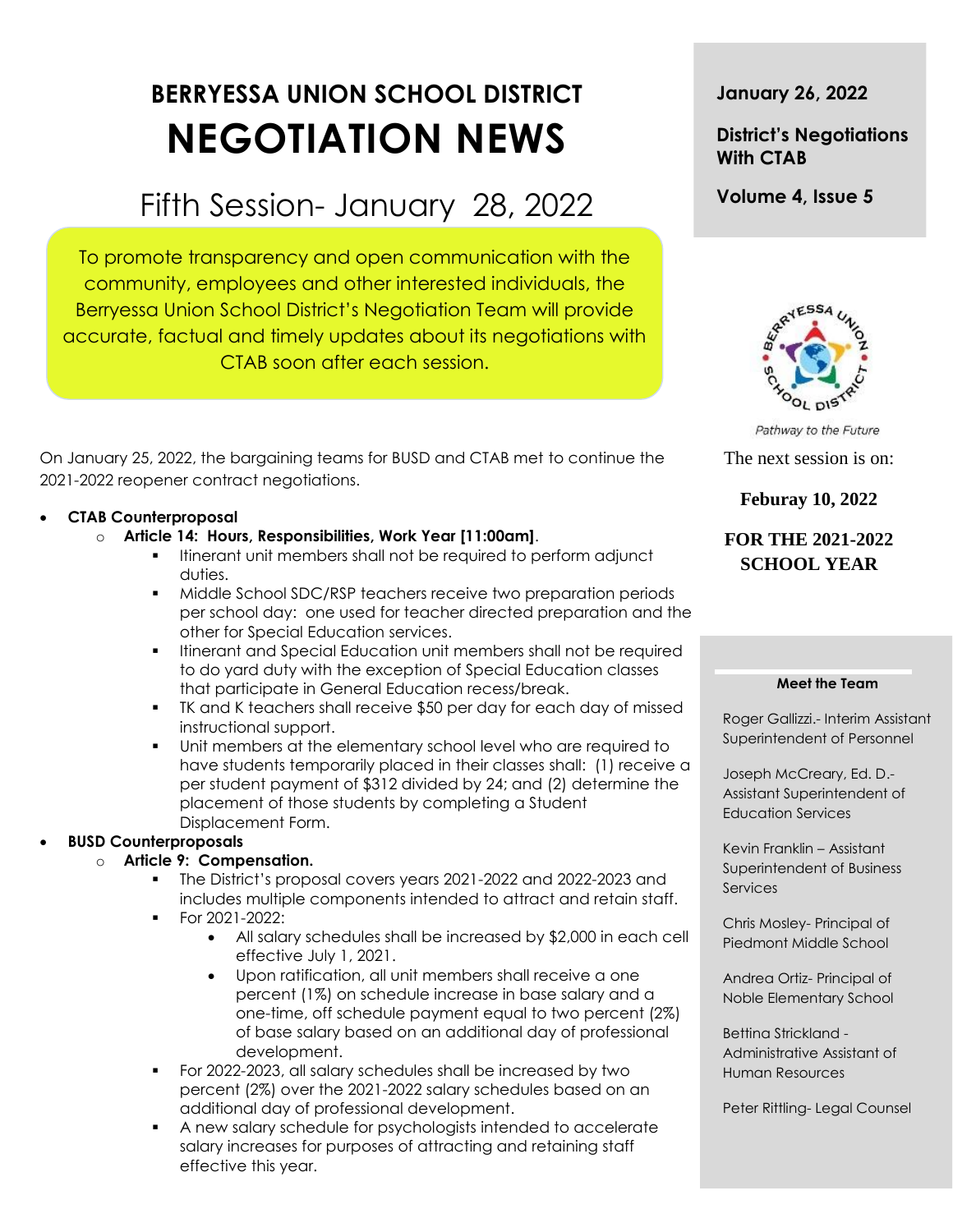- A \$20,000 signing bonus to Speech Language Pathologists who commit to five (5) years of service with the District payable upon completion of the first year of probation.
- o **Article 14: Hours, Responsibilities, Work Year [1:30pm]**.
	- The District accepted most language proposed earlier in the day by CTAB with a few exceptions.
	- The District rejected the proposed two preparation periods for middle school SDC/RSP teachers and proposed one homeroom/advisory period included in middle school schedules.
	- TK and K teachers shall receive \$50 per day for each day of missed instructional support *provided* that the lack of support is caused by a vacancy. That is, the District agreed to pay the \$50 only when the lack of support resulted from its inability to fill a position.

The parties concluded the bargaining session with a discussion of Article 13, Class Size, and the District's rationale for maintaining current language.

| Regular 2021-22 Teachers Salary Schedule Effective PROPOSED - DRAFT |          |       |  |              |       |  |             |       |  |             |       |             |       |
|---------------------------------------------------------------------|----------|-------|--|--------------|-------|--|-------------|-------|--|-------------|-------|-------------|-------|
|                                                                     | 184 Days |       |  |              |       |  |             |       |  |             |       |             |       |
|                                                                     | C        |       |  | D            |       |  | E           |       |  | F           |       | G           |       |
| Step<br>Range                                                       | BA+30    | МA    |  | <b>BA+45</b> | МA    |  | $BA+6$<br>0 | МA    |  | $BA+7$<br>5 | МA    | $BA+9$<br>0 | МA    |
| 1                                                                   | 4.30%    | 4.21% |  | 4.23%        | 4.15% |  | 4.17%       | 4.09% |  | 4.15%       | 4.07% | 4.01%       | 3.93% |
| $\overline{2}$                                                      | 4.23%    | 4.15% |  | 4.17%        | 4.09% |  | 4.11%       | 4.03% |  | 4.02%       | 3.94% | 3.88%       | 3.81% |
| 3                                                                   | 4.17%    | 4.09% |  | 4.11%        | 4.03% |  | 4.02%       | 3.95% |  | 3.89%       | 3.82% | 3.77%       | 3.70% |
| 4                                                                   | 4.11%    | 4.03% |  | 4.04%        | 3.96% |  | 3.90%       | 3.83% |  | 3.78%       | 3.71% | 3.66%       | 3.60% |
| 5                                                                   | 4.05%    | 3.97% |  | 3.86%        | 3.79% |  | 3.78%       | 3.72% |  | 3.67%       | 3.61% | 3.56%       | 3.51% |
| 6                                                                   | 3.92%    | 3.85% |  | 3.73%        | 3.67% |  | 3.68%       | 3.62% |  | 3.57%       | 3.52% | 3.47%       | 3.42% |
| $\overline{7}$                                                      | 3.80%    | 3.74% |  | 3.62%        | 3.56% |  | 3.58%       | 3.52% |  | 3.48%       | 3.43% | 3.39%       | 3.34% |
| 8                                                                   | 3.70%    | 3.64% |  | 3.52%        | 3.46% |  | 3.49%       | 3.43% |  | 3.39%       | 3.35% | 3.31%       | 3.26% |
| 9                                                                   | 3.60%    | 3.54% |  | 3.42%        | 3.37% |  | 3.40%       | 3.35% |  | 3.32%       | 3.27% | 3.24%       | 3.19% |
| 10                                                                  | 3.60%    | 3.54% |  | 3.33%        | 3.28% |  | 3.32%       | 3.28% |  | 3.24%       | 3.20% | 3.17%       | 3.13% |
| 11                                                                  | 3.60%    | 3.54% |  | 3.33%        | 3.28% |  | 3.25%       | 3.20% |  | 3.17%       | 3.13% | 3.10%       | 3.06% |
| 12                                                                  | 3.60%    | 3.54% |  | 3.33%        | 3.28% |  | 3.21%       | 3.17% |  | 3.11%       | 3.07% | 3.04%       | 3.00% |
| 13                                                                  | 3.60%    | 3.54% |  | 3.33%        | 3.28% |  | 3.17%       | 3.13% |  | 3.04%       | 3.01% | 2.98%       | 2.95% |
| 14                                                                  | 3.60%    | 3.54% |  | 3.33%        | 3.28% |  | 3.14%       | 3.10% |  | 3.04%       | 3.01% | 2.98%       | 2.95% |
| 15                                                                  | 3.60%    | 3.54% |  | 3.33%        | 3.28% |  | 3.10%       | 3.07% |  | 2.98%       | 2.94% | 2.92%       | 2.89% |
| 16                                                                  | 3.60%    | 3.54% |  | 3.33%        | 3.28% |  | 3.10%       | 3.07% |  | 2.98%       | 2.94% | 2.92%       | 2.89% |
| 17                                                                  | 3.60%    | 3.54% |  | 3.33%        | 3.28% |  | 3.04%       | 3.00% |  | 2.91%       | 2.88% | 2.86%       | 2.83% |
| 18                                                                  | 3.60%    | 3.54% |  | 3.33%        | 3.28% |  | 3.04%       | 3.00% |  | 2.91%       | 2.88% | 2.86%       | 2.83% |
| 19                                                                  | 3.60%    | 3.54% |  | 3.33%        | 3.28% |  | 2.98%       | 2.94% |  | 2.85%       | 2.82% | 2.80%       | 2.77% |
| 20                                                                  | 3.60%    | 3.54% |  | 3.33%        | 3.28% |  | 2.98%       | 2.94% |  | 2.85%       | 2.82% | 2.80%       | 2.77% |
| 21                                                                  | 3.60%    | 3.54% |  | 3.33%        | 3.28% |  | 2.95%       | 2.92% |  | 2.82%       | 2.80% | 2.77%       | 2.75% |